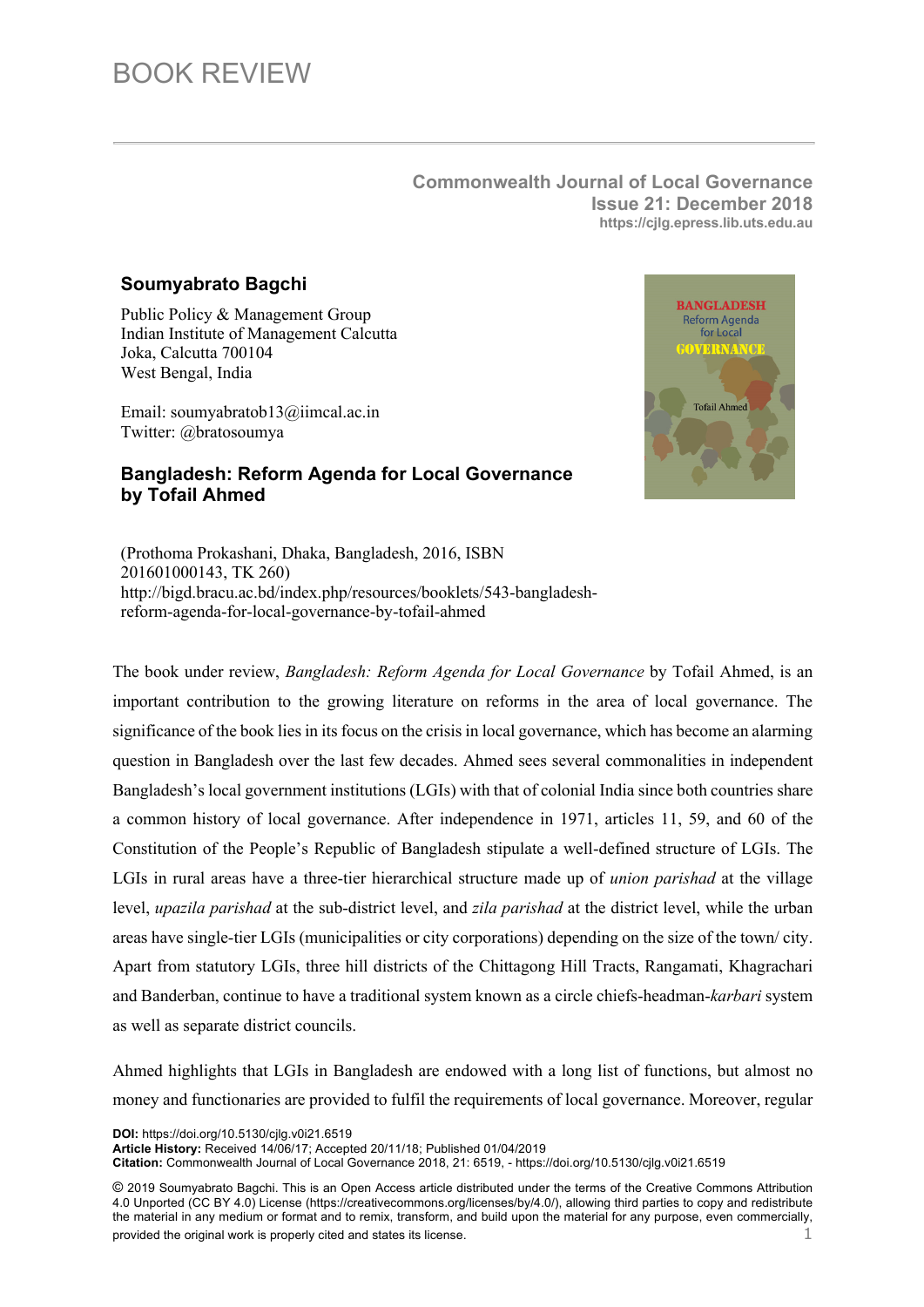elections are only held at the village and the sub-district level. In parallel with the LGIs, Bangladesh has a complex hierarchal local administrative structure at different levels. Such coexistence often creates dispute between the two sets of institutions. In order to express the complexity of the situation, the author discusses the local administrative structure side by side with the LGIs. Ahmed indicates that this local administrative structure is made up of fragmented agencies such as a general purpose administration or an apex body, regulatory departments, development departments, and service providing agencies. The government officials are vertically aligned with their parent department and ministries, but hardly any horizontal linkages and accountability mechanisms exist at each level with their corresponding local government institutions. Some ad hoc coordination among government departments through a committee system is taken up, but Ahmed asserts that in reality such committees became non-functional 'gossip shops'. Ahmed makes an important observation on the viability of the LGIs; he believes that the achievement of their goals will remain unattainable if a network of cooperation is not adopted. In addition, in terms of local service delivery, Ahmed observes that LGIs are bestowed with service obligations but with unfunded mandates, whereas parallel service agencies are allocated with funds and functionaries to provide the same services. Hence, he advocates the necessity of service agencies and local government representatives working together to develop local service plans.

Bangladesh is one of the signatories of the Cardiff Consensus, an agenda for Commonwealth member countries for local economic development (LED). It emphasises formal planning for LED, where local governments in partnership with other stakeholders play an important facilitating role. In this context, Ahmed shows his dissatisfaction with the national budgetary process, national plan documents such as the annual development plans, the five-year development plans and Perspective Plan 2010–2020, none of which, he believes, address the issue with clarity. The book highlights the need to tie up the national development plan with local development plans to encourage effective growth with local participation.

Ahmed reflects on the country's recent engagement with four major policy documents, including Vision 2021, the election manifesto of Bangladesh Awami League before the ninth parliamentary election (2008), the Perspective Plan 2010–2020, and the Sixth Five-Year Plan (FYP) (2011–2015). This section of the book attempts to focus on the role of LGIs, field administration, local service delivery, local economic development, and local democracy as outlined in the policy documents for establishing a participatory development environment and good governance. Here, Ahmed neatly shows the way LGIs were neglected in the Perspective Plan (2010–2020) and the Sixth FYP (2011–2015). Ahmed proposes a separate chapter for the LGIs in the Seventh FYP to addresses the issues of the local level plans, budget, service delivery and LED.

CJLG December 2018 Page number not for citation purposes 2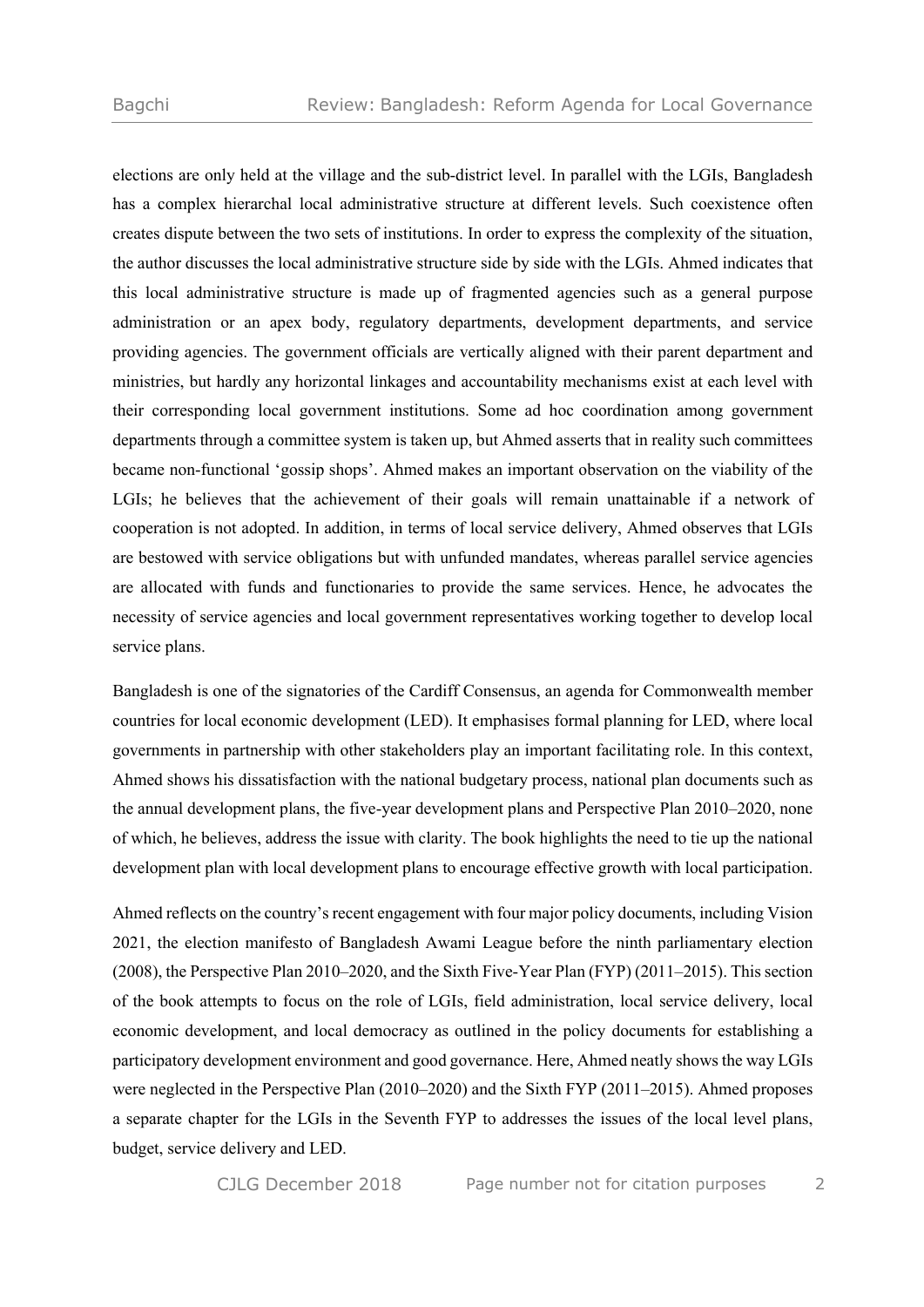In an important section in the book on reforms for the LGIs, Ahmed focuses our attention in great detail on the fact that LGIs in Bangladesh do not operate under a general and composite governance system. Rather it contains a group of different units formed under separate laws, functioning independently, and having similar obligations. Different tiers and units of LGIs follow separate laws, rules, and electoral systems for conducting elections in their respective tiers and units. As a result, it becomes expensive to hold elections, and ambiguity in the system creates a lack of cooperation among elected candidates. A large number of elected candidates become inactive after election, and high-quality candidates lose their interest in joining politics. All these, Ahmed argues, have led to a disorganised organisational structure, perplexing central–local and local–local relationships, giving rise to a strong bureaucracy over elected bodies. Ahmed proposes a reform in the electoral system for both rural and urban areas, and suggests a 'mayor in council' system for the LGIs where mayors or chairs will head an executive council (EC), but not be sole decision makers. Ahmed advocates there should be at least five other members in the EC, including speakers, a leader of the house, deputy leader of the house, and leader of the opposition. A constitutional safeguard like the 1993 73rd and 74th Amendment of the Indian Constitution might be required in order to provide a clear function and mandate to the LGIs. Ahmed also expresses his disappointment on planning in LGIs. He argues that LGIs should not be allowed to disburse resources without a proper annual plan or FYP, with the National Planning Commission, Bangladesh Bureau of Statistics, and local offices assisting LGIs to prepare plans at the local level.

Various tiers and units of LGIs in the country suffer from a scarcity of adequate and efficient manpower. Ahmed discusses measures to counteract this, such as the compilation of 17 departments at sub-district level and 13 offices at village level, including the replacement of the community police with a town police system. Also, the LGIs in Bangladesh have only partial success in women's political and social empowerment in spite of one-third seats reserved on the council for women. It is often argued that women elected members have less power when compared with their male counterparts. To combat this, Ahmed suggests adopting a rotational electoral system as followed in India.

While Ahmed's arguments are mostly backed by extensive research and his primary knowledge in policy advocacy, the author sometimes leaves out a few areas of reform in public management, and its relationship with politics at the grassroots. He does not, for instance, show how decisions are taken at LGIs and to what extent local voices get reflected in policy making, and the politics of such decisions. While he does talk in detail about the various tiers, the author somehow excludes the role of *ward sabha*, an important forum that can act as a decision-making body of voters in an area, although he has published an article on this in issue 19 of this journal. These are minor issues and there is no doubt that this book is a useful addition to the literature on reform agenda for local governance. Ahmed's research